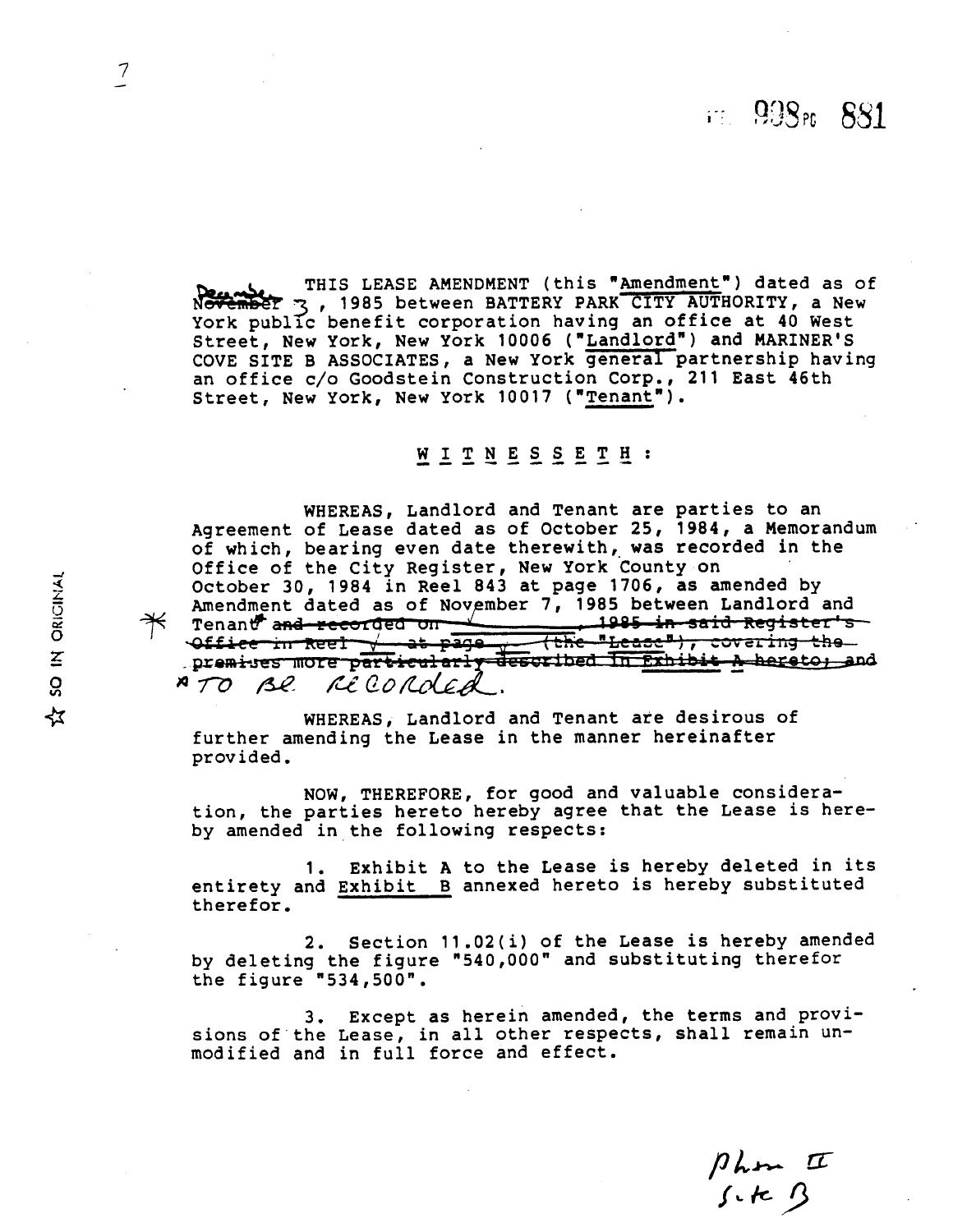**IN WITNESS WHEREOF, the parties hereto have executed this Amendment as of the day and year first above written.** 

PARK CITY AUTHORITY **BATTER** By

**MARINER'S COVE SITE B ASSOCIATES, a New York general partnership** 

**BY:** - **CARA ASSOCIATES, a New York**  general partnership

By: a partner

**HUDSON SOUTH ASSOCIATES, a New York general partnership**  $By:$ 

 $By:$ a partner Goodstein, Steven

**By: RECTOR PARK ASSOCIATES, a New York general partnership** 

**By** : -- , **a partner**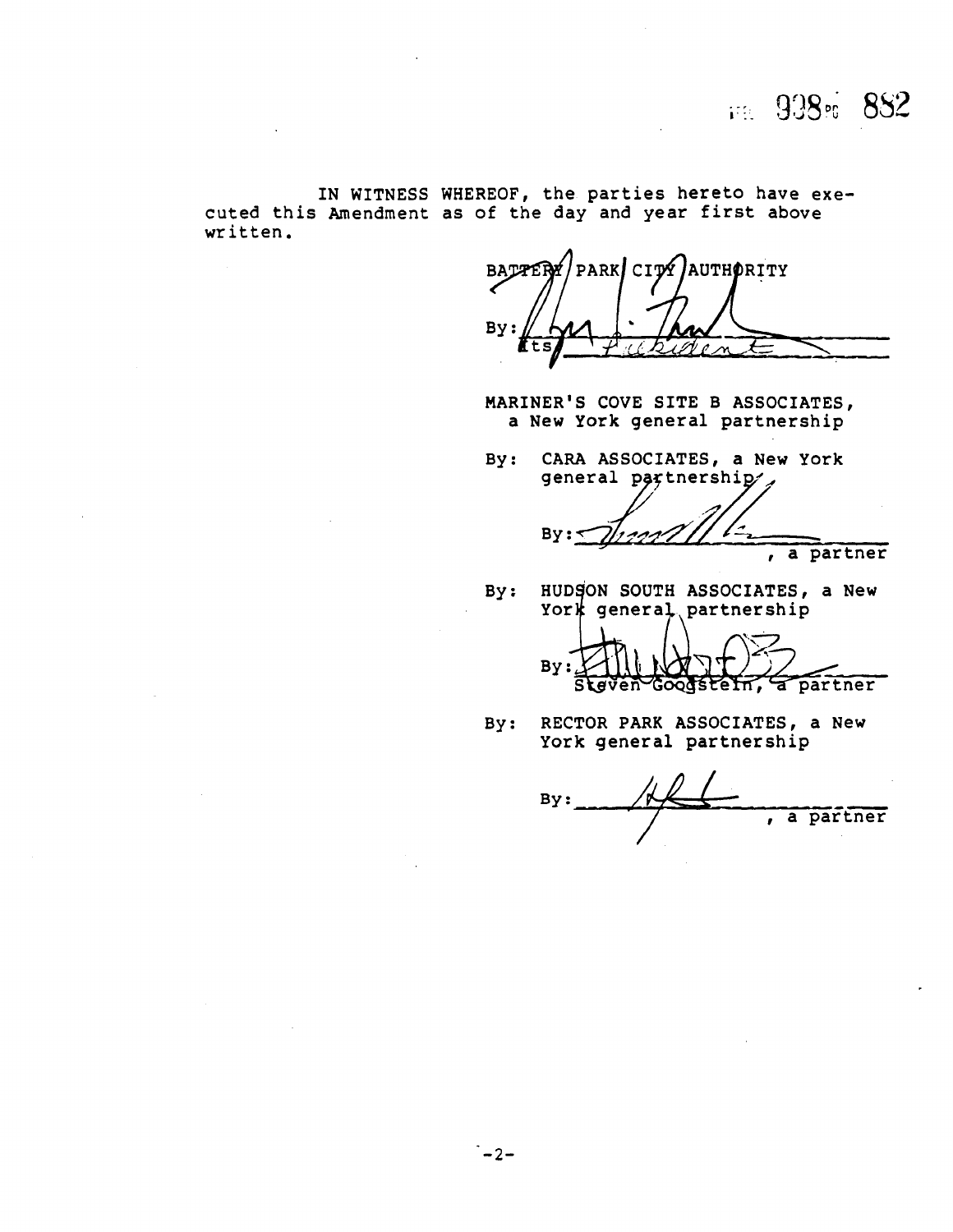# $F = 998F - 853$

#### PARCEL B

ALL that certain plot, piece or parcel of land, situate, lying and being in the Borough of Manhattan, City, County and State of New York, bounded and described as follows:

BEGINNING at a point on the northerly side of Thames Street, distant **100** feet due East, as measured along the northerly side of Thames Street, from the corner formed by the intersection of the northerly side of Thames Street with the easterly side of South End Avenue;

RUNNING THENCE due East along the northerly side **of** Thames Street, 212.45 feet to the United States Bulkhead Line approved by the Secretary of War July **31,** 1941 which is also the westerly line of Marginal Street, Wharf or Place;

THENCE along the United States Bulkhead Line approved by the Secretary of War July 31, 1941 which is also the westerly line of Marginal Street, Wharf or Place the following two courses and distances;

1) North 12 degrees 23 minutes 50 seconds West, 188.04 feet to an angle point therein;

2) North 12 degrees 27 minutes 48 seconds West, 23.04 feet to the point formed by the intersection of the southerly side of Rector Place with the United States Bulkhead Line approved by the Secretary of War July 31, 1941 which is also the westerly line of Marginal Street, Wharf or Place;

THENCE South 83 **degrees** 11 minutes 50 seconds West along the southerly side of Rector Place, 166 feet;

THENCE South **0** degrees 41 minutes 56 seconds West, 186.50 feet to the point or place of BEGINNING.

Bearings are in the same system used on the Borough Survey, Borough President's Office, Borough of Manhattan.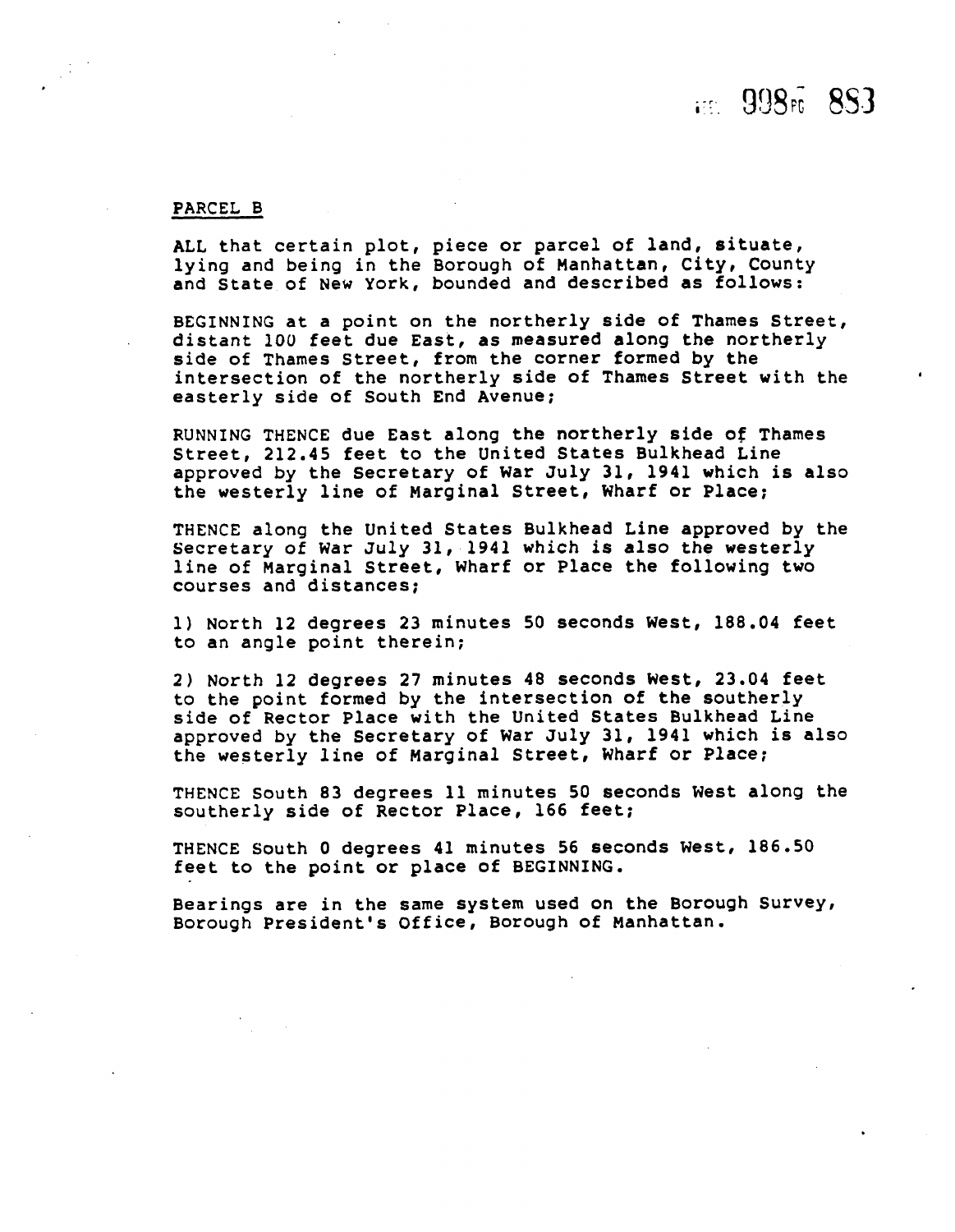## $F = 998$  m  $885$

**STATE** OF **NEW** YORK ) : SS.:<br>} COUNTY OF **NEW** YORK )

On this 4th day of December , 1985, before<br>me personally came *meyer* I Funching, to me known, who,  $\frac{33}{4}$  by me duly sworn. (did depose and say that he resides at  $\frac{33}{4}$   $\frac{13}{4}$   $\frac{13}{4}$   $\frac{13}{4}$   $\frac{13}{4}$   $\frac{13}{4}$   $\frac{13}{4}$   $\frac{13}{4}$   $\frac{13}{4}$   $\frac{13}{4}$   $\frac{13}{4}$   $\frac{13}{4}$   $\frac{13}{4}$   $\frac{13}{4}$ of BATTERY PARK CITY AUTHORITY, the public benefit corporation described in and which executed the foregoing instrument; that he knows the seal of said corporation; that the seal affixed to said instrument is such corporate seal; that it was so affixed by order of the members of said corporation; and that he signed his name thereto by **like** 

Order.<br>CECILIA MADDEN<br>Notary Public State of New York  $\frac{100...304678371}{\text{Ne}}$ No. 304678311<br>Qualified in Nascul County Qualified in Nasco County<br>Cert, Filed in New York County Cert. Filed in New York Commission Expires March 50, 1987

**STATE** OF **NEW** YORK ) : SS.:<br>} COUNTY OF NEW YORK

NEW YORK )<br>On this 3 day of  $\Omega_c$ , 1985, before on this 3 day of DEC, 1985, before<br>me personally came *Frank Phelan*, to me known, who, say that he resides at ; that he is a **as** Cara Associates, which partnership is a general partner in the New York part-

nership known as Mariner's Cove Site B Associates, the partnership described in and which executed the foregoing instrument.

NANCY SMITH NANCY SMITH<br>Notary Public, State of New York<br>No. 01-4759715<br>Qualified the New York County<br>Qualified the New New Dates No. 51-47597<br>Qualified in New York County<br>Commission Expires Narch 30, 198.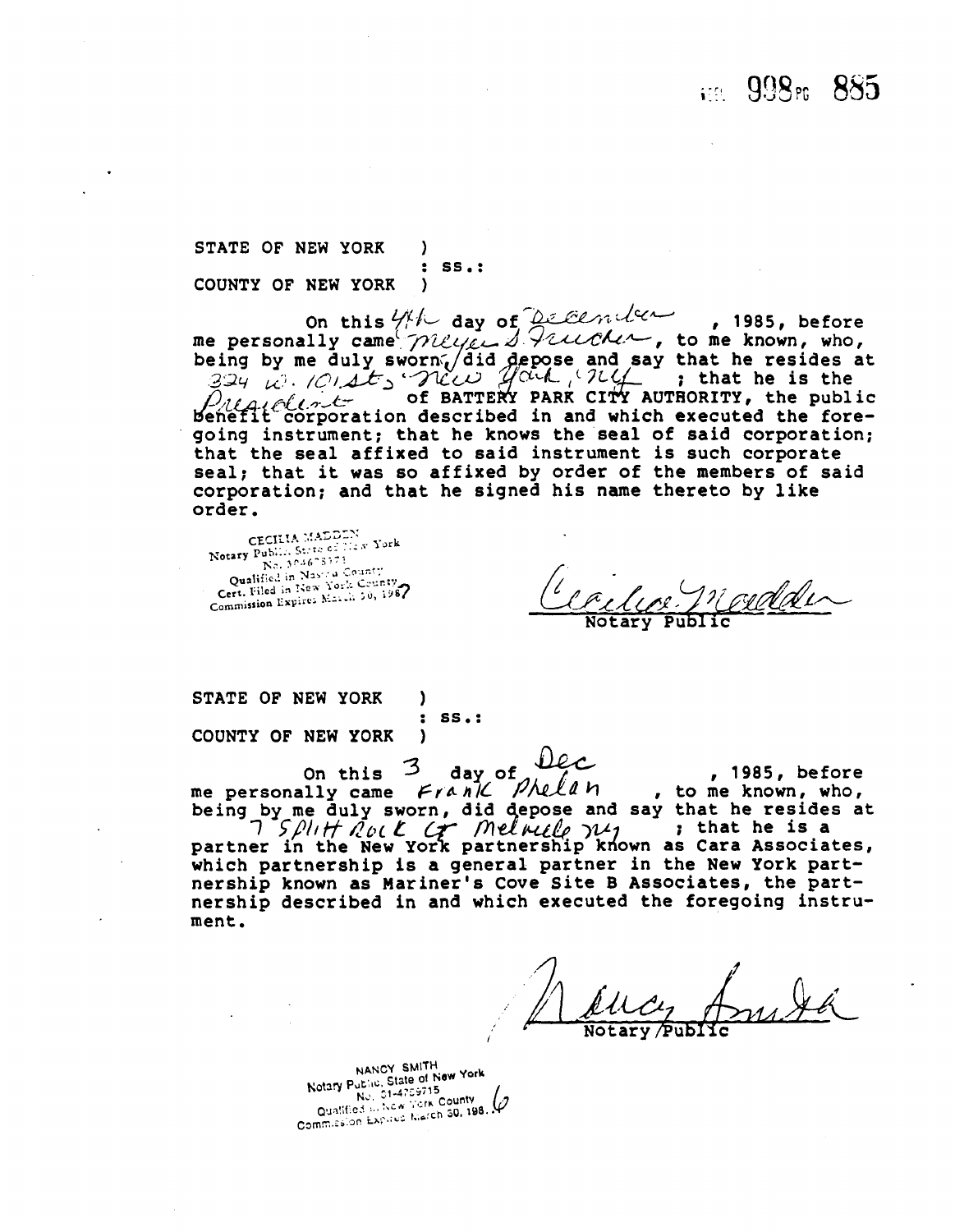### **112 998**<sup>6</sup> 886

STATE OF NEW YORK )  $:$  SS. $:$ COUNTY OF NEW YORK  $\lambda$ 

On this 3 day of  $\theta$  , 1985, before<br>me personally came  $S \nleftrightarrow \theta$  and  $S \nleftrightarrow \theta$  , 1985, before<br>being by me duly sworn, did depose and say that he resides at<br>next proposed in the state is a partner in the New York partnership known as Hudson South Associates, which partnership is a general partner in the New York partnership known as Mariner's Cove Site B Associates, the partnership described in and which executed the foregoing instrument.

STATE OF NEW YORK

-1

 $\ddot{\phantom{a}}$ 

 $ss.$ :

HANCY SMITH **1.** 15 P ... State of New York Clevific, it. New York County Communication Expires March 30, 193..

COUNTY OF NEW YORK  $\lambda$ 

on this 3, day of the personally came Houlding Milly , 1985, before , to me known, who, being by me duly sworn, did depose and say that he resides at  $20$  W 6455 NIM ; that he is a partner in the New York partnership known as Rector Park Associates, which partnership is a general partner in the New

York partnership known as Mariner's Cove Site B Associates, the partnership described in and which executed the foregoing instrument.

**NATCY SMITH** 科尔方式 **County of New York**  $\mathcal{U}_{\mathcal{A}}$  .  $C = 1.23716$  $\epsilon_{\rm eff}$ W. OIR County Commission Engineering South 1987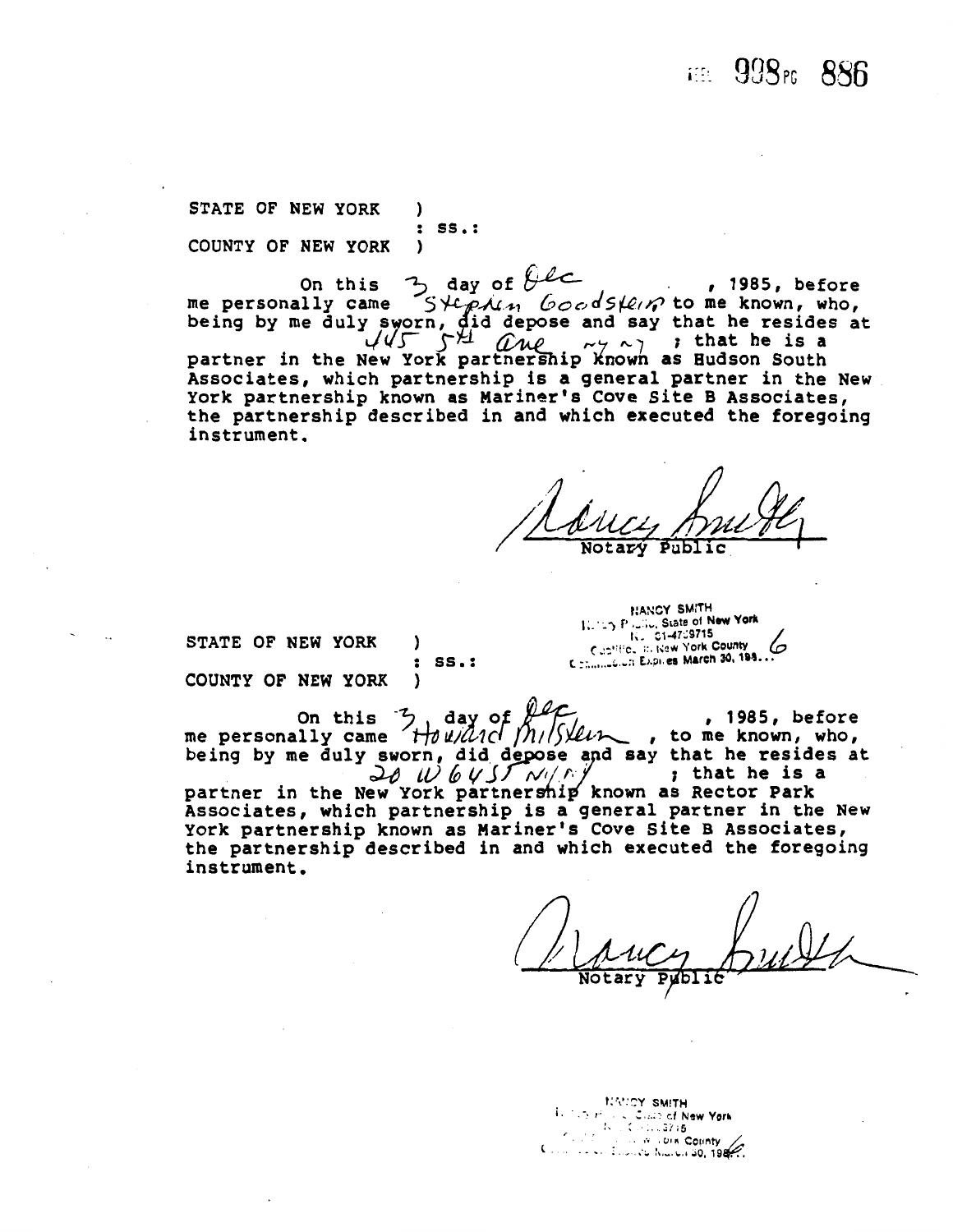## $1008<sub>0</sub>$  884

#### SITE **B**

BEGINNING at a point in the northerly line of Thames Street distant 100.00 feet easterly from the corner formed by the intersection of the northerly line of Thames Street with the easterly line of South End Avenue;

- 1. Running thence north  $0^{\circ}$ -41'-56" east, 35.42 feet;
- 2. Thence due west, 37.43 feet;

-

÷.

- 3. Thence due north, 82.94 feet;
- 4. Thence north  $83^{\circ}$ -11'-50" east, 38.77 feet;
- 5. Thence north  $0^{\circ}$  -41'-56" east, 63.54 feet to a point in the southerly line of Rector Place;
- 6. Thence north 83' -11'-50" east, dong the southerly line of Rector Place, 166.00 feet to a point in the westerly line of Marginal Street, Wharf or Place and The United States Bulkhead Line approved by the Secretary of War July 31, 1941;
- **7.** Thence south 12' -27'-48'' east, along the westerly line of **Mmginal**  Street, Wharf or Place and The United States Bulkhead Line approved by . . the Secretary of War, July 31, 1941, 23.04 feet to **an** mgle point therein;
- 8. Thence south 12° -23'-50" east, still along the westerly line of Marginal Street, Wharf or Place and The United States Bulkhead Line approved by the Secretary of War, July 31, 1941, 188.04 feet to a point in the northerly line of Thames Street;
- **9.** Thence due west, along the northerly line of Thames Street, 212.45 feet to the point or place of BEGINNING.